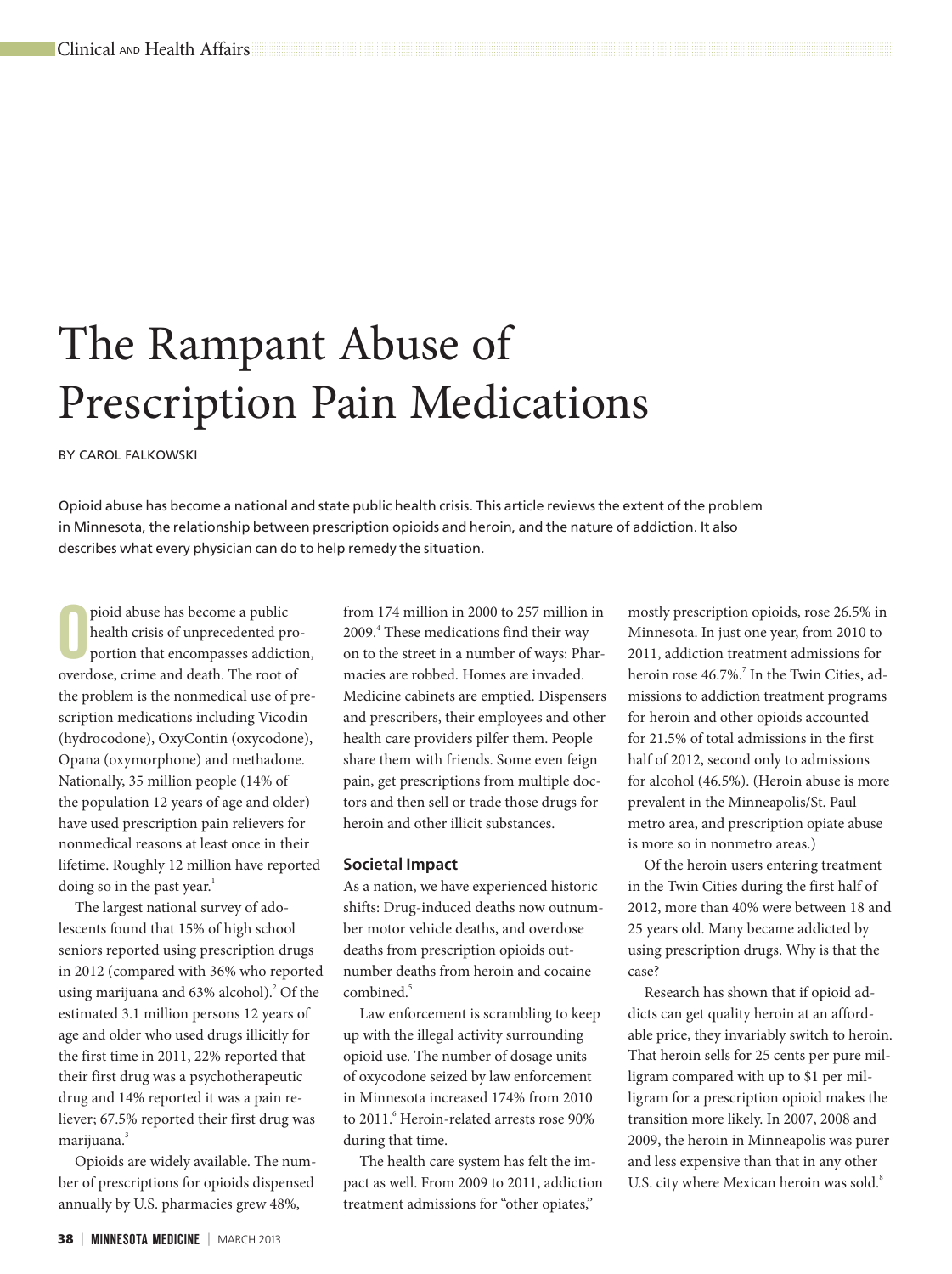## **The Nature of Addiction**

Addiction affects multiple brain circuits, specifically those involved in reward and motivation, cognition, memory and inhibitory control over behavior. The vast majority of people who take prescription opioids as medically directed will not become addicted. But some will. About 50% of the variance in the likelihood of any individual developing addiction can be explained by genetic predisposition and the other half is explained by environmental factors (Figure).

A person with a family history of addiction is more likely to develop addiction than a person without a family history of addiction. (Still there are many people with such a family history who do not develop addiction.) Environmental factors including not having a bond with an adult during childhood, growing up in a chaotic home, being exposed to the pro-substance abuse attitudes of others or suffering adverse childhood experiences (eg, sexual abuse or child abuse or neglect) also increase the likelihood of addiction.

Age of onset of use factors in as well. The younger a person is when they first use, the more likely they are to develop addiction.

Often, trauma, change or stress triggers the onset of addiction. This is why the development of an addictive disorder may coincide with such events as leaving home, moving, losing one's job, sexual assault, criminal victimization, death of a loved one or divorce.

One profile of today's opioid addict is a person who seeks medical treatment for a debilitating disease or injury. When such an individual uses potent opioids to relieve pain addiction may ensue. This is especially true of those with pre-existing genetic or environmental vulnerabilities or both.

Another is the person who abuses whatever substances he or she can easily acquire including marijuana and alcohol. Several years ago, methamphetamine and crack cocaine were readily available. Now pills and heroin are part of the mix.

## **Treatment of Opioid Addiction**

Most people who need treatment for addiction do not receive it. Of the 21.6 million persons (8.4% of those 12 years of age and older) who needed treatment for an illicit drug or alcohol addiction in 2011, only 2.3 million people actually received  $it.<sup>3</sup>$ 

The goal of treatment is to assist the individual in stopping drug use, maintaining a drug-free lifestyle and restoring their ability to function productively within the family, at work and in society. Effective treatment requires paying attention to all of the patient's psychosocial and medical comorbidities. Because addiction is a chronic disease with behavioral components, addicts must change their behavior in order to manage it over the course of their lifetime, just as a patient with diabetes, hypertension or asthma must do.

A number of medications are used to help addicts re-establish normal brain function, prevent relapse and diminish craving. Those used to treat opioid addiction are:

#### FIGURE

## Why People Get Addicted

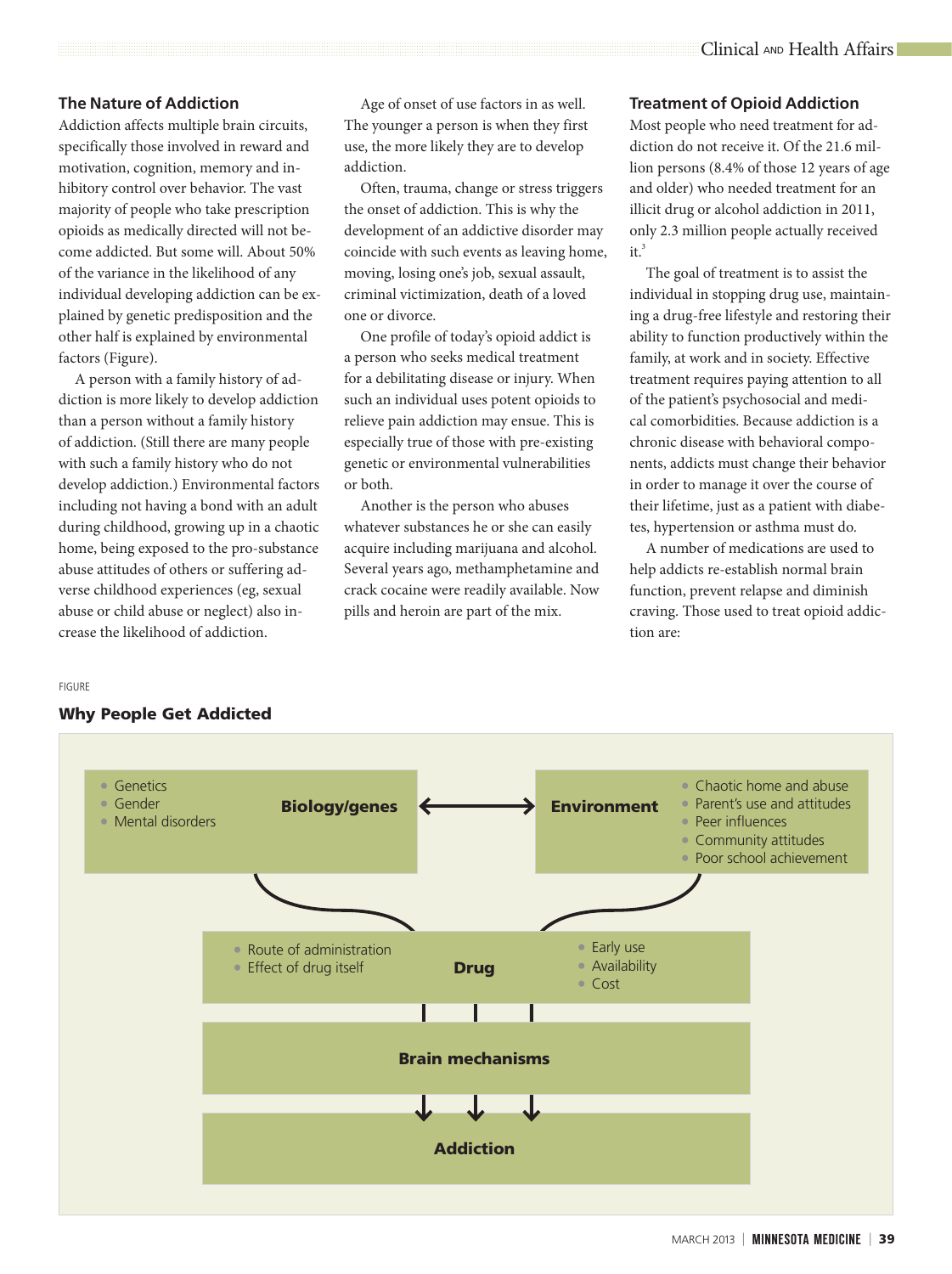• Methadone—an opioid pain reliever that eliminates withdrawal symptoms and relieves drug cravings. It has been used for more than 40 years and can only be dispensed in the context of an opioid treatment program.

• Buprenorphine—a partial opioid agonist. Available since October 2002, a buprenorphine monotherapy product, Subutex, and a buprenorphine/naloxone combination product, Suboxone, can be prescribed in a physician's office.

• Naltrexone—an opioid receptor blocker used to help prevent relapse. Only an individual who has stopped using opioids can take this drug. If a person continues to use opioids while taking it, they will experience severe withdrawal symptoms.

• Naloxone—a short-acting opioid receptor blocker that is used to reverse overdoses.

Although these medications are both effective and available, many treatment providers in Minnesota remain reluctant to use them.

## **What Physicians Can Do about Opioid Addiction**

The challenge for physicians is reducing the nonmedical use of prescription opioids while ensuring that patients with legitimate needs have access to them. Toward

## **Additional Resources**

## **From the National Institute on Drug Abuse ([www.drugabuse.gov\)](http://www.drugabuse.gov)**

- Managing Pain Patients Who Abuse Rx Drugs
- Safe Prescribing for Pain

*Developed in 2012 by the National Institute on Drug Abuse and Medscape Education, these courses provide practical guidance for screening pain patients for substance use disorder risk factors and identifying patients who may be abusing their medications.*

• NIDAMED: Medical & Health Professionals

*This website provides many science-based resources including drug use screening tools, alcohol screening tools, drug abuse information, addiction information, treatment information and materials for patient education.* 

## **From the National Institute on Alcohol Abuse and Alcoholism [\(www.](http://www.niaaa.nih.gov) [niaaa.nih.gov\)](http://www.niaaa.nih.gov)**

• NIAAA Clinician's Guide Online Training

*Video Cases: Helping Patients Who Drink Too Much. Ten-minute cases and evidence-based clinical strategies for managing patients with different levels of severity and readiness to change. Free CME/CE credits for physicians (AAFP approved) and nurses through Medscape.*

• Rethinking Drinking

*This is a package of educational and self-assessment tools designed for anyone interested in looking at their own alcohol consumption.*

## **From the Substance Abuse and Mental Health Services Administration ([www.samhsa.gov\)](http://www.samhsa.gov)**

- SBIRT Screening, Intervention, and Referral to Treatment and other tools at the SAMHSA-HRSA Center for Integrated Health Solutions
- Behavioral Health Treatment Services Locator for finding local treatment options
- CSAT Buprenorphine Information Center, Center for Substance Abuse **Treatment**

that end, physicians need to do several things.

First, they need to become educated about addiction, pain management, opiate prescribing and addiction treatment. Formal training about addiction is often lacking in medical school and residency programs. Therefore, many doctors do not recognize it and lack the skills to confidently address a patient's high-risk drinking and drug-taking behaviors, much less treat an addiction or even make an informed referral to an addiction specialist. In addition, doctors need to become familiar with the range of medicationassisted and abstinence-based treatment options for persons who are addicted. They also need to learn about optimal opioid-prescribing practices<sup>9</sup> including effective strategies for managing chronic and acute pain such as patient contracting and requiring regular follow-up visits for those using opioids long-term.

Second, physicians need to screen all patients for substance abuse. Doctors routinely screen for hypertension and obesity during office visits. When patients are found to have elevated blood pressure or body weight, physicians discuss with them how their behaviors may be contributing to their condition. Not so with drinking and drug-taking. There may be a question or two about them on a routine history form, but these behaviors are rarely, if ever, discussed. One approach for screening and doing a brief intervention in primary care and emergency room settings is Screening, Brief Intervention, and Referral to Treatment (SBIRT). This is a proven, evidencebased method for identifying, preventing and reducing problematic use, abuse and dependence on alcohol and illicit drugs.

Third, physicians need to learn about the ways addicts seek prescription medications. Many doctors lack an appreciation of the extreme, often unbelievable, lengths to which addicts will go to acquire prescription opioids. It is not just a convincing acting performance (of a patient in severe pain of persistent and undetermined origin) that can fool you. Addicts have been known to injure themselves, rip out their own sutures after a surgical